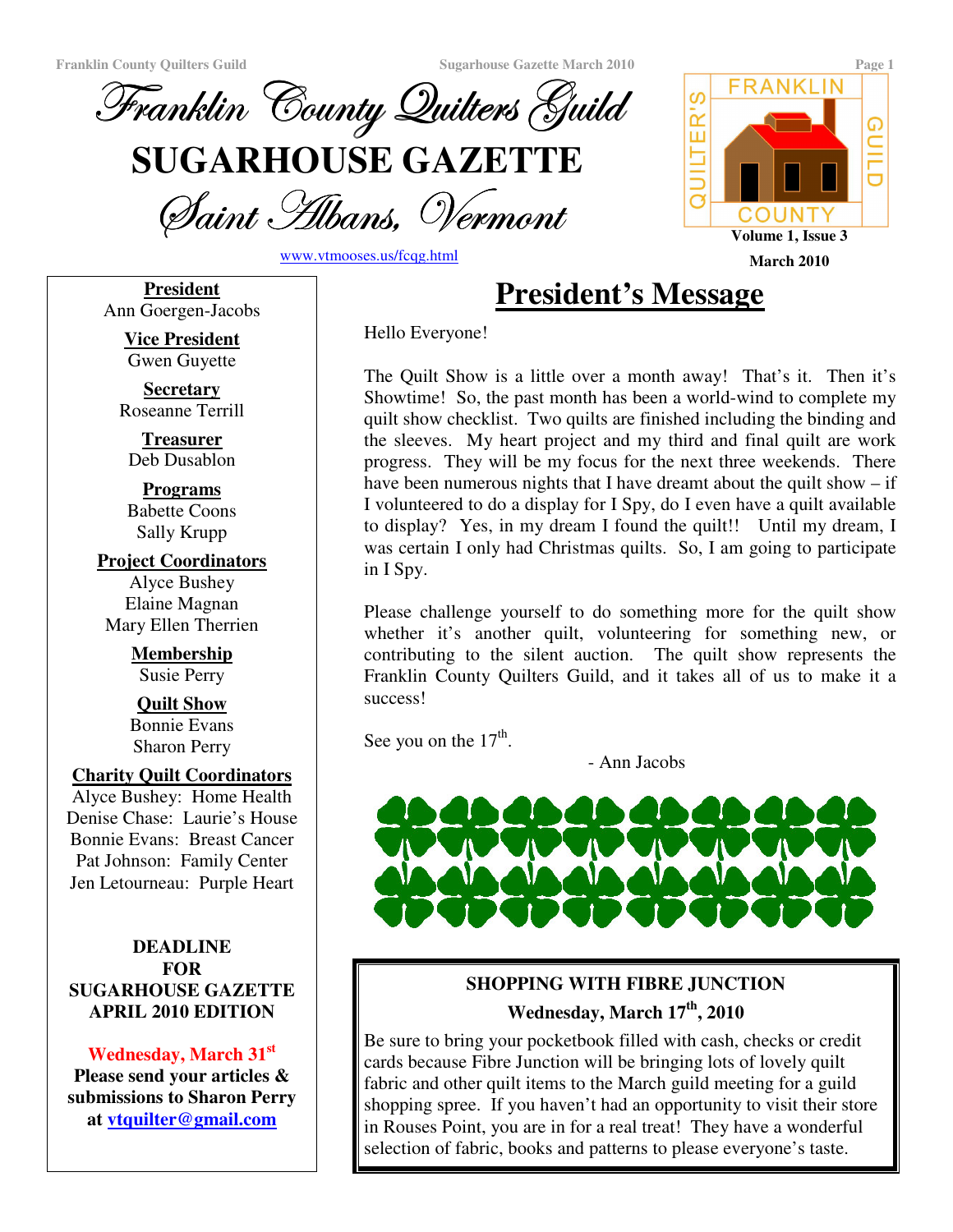# **FRANKLIN COUNTY QUILTERS GUILD** Minutes of February 17, 2010

**Present:** Total attended, 39; New members: 1 - Dianne McGill; Guests: 1 - Elisa Maple

Pr**oceedings:** *Meeting called to order* at 6:00 p.m. by President, Ann Jacobs, where upon she introduced the guest speaker, Froncie Quinn, coauthor of *Enduring Grace: Quilts from the Shelburne Museum* and a museum licensed pattern writer. Her lecture was about Florence Peto, an accomplished quilt maker and quilt historian who was instrumental in acquiring and documenting the quilts in the Shelburne Museum's collection in the 1950s.

*Secretary's Report:* January Minutes - motion to accept, Marjorie Taylor; seconded by Shireen Melton. Motion carried.

*Treasurer's Report***:** Motion to accept, Beverly Cook; seconded by Shireen Melton. Motion carried.

*Announcements:* Thank you notes read from Champlain Island Food Shelf and from Cowles.

### *Old Business:*

- Guild Library (Kay Benedict). The library is officially started. Kay's still looking for donations of books & gently used magazines.
- 2010 Quilt Show (Sharon Perry):
- oWe still need quilts. So far we have 18 quilts. Be sure that your quilts have a sleeve  $&$  that the sleeve is stitched on (machine or hand) - do not use safety pins.
- oWe need items for the silent auction. We have 15 items so far.
- o I Spy Quilt: See Gail Darling to adopt a business.
- o Volunteer list: We still have some spots to fill.
- oRaffle tickets: See Gail Darling. All tickets & proceeds from tickets need to be turned in to Gail by March's meeting.
- o Demonstrations: Still need one more demo for the quilt show. See Lorraine Pike.
- o Publicity: Gerda Thibault has envelopes w/fliers. She's looking for anyone going on the shop hop to take a package to each of the stores. Fliers are available for people to put in car windows and to put in their neighborhood stores.
- Habitat for Humanity. The piecing of the quilt is complete & ready for quilting.
- Denise Chase asked to give a charity quilt to the Rotary Club so they can auction it to raise money. Motion to accept: Gerda Thibault, seconded by Gisele Nolan. Motion carried.

*Block of the Month:* Instructions and swatches for next month's blocks were on the tables.

#### *Monthly Drawings*

- Door prize went to Deb Aylward.
- BOM drawing won by Deb Aylward.
- Charity quilt drawing went to Rolande Fortin.
- WIP/UFO drawing Elaine Magnan.

*Show & Tell:* Charity quilt show & tell.

#### *Other Business*

- Next mtg, February 17th. Wear something green!
- Meeting adjourned at 8:15 p.m
- Minutes submitted by Secretary, Roseanne Terrill.

#### **GUILD LIBRARY IS UP AND RUNNING!**

Spring is right around the corner. WOOHOO! Spring cleaning is already underway at my house. I've been pulling a few quilting books and magazines from my shelves to make room for - you guessed it - more fabric. Into the FCQG library they go, so *my* quilting resources are now *your* quilting resources too. See the complete list on our website of these and other materials donated by guild members. Email Kay Benedict at kayben1@yahoo.com if you'd like to check something out at the next meeting.

If your spring cleaning has begun, look for just one item to contribute to our library, and bring it with you to the March meeting. Then go buy more fabric!



*New Business:*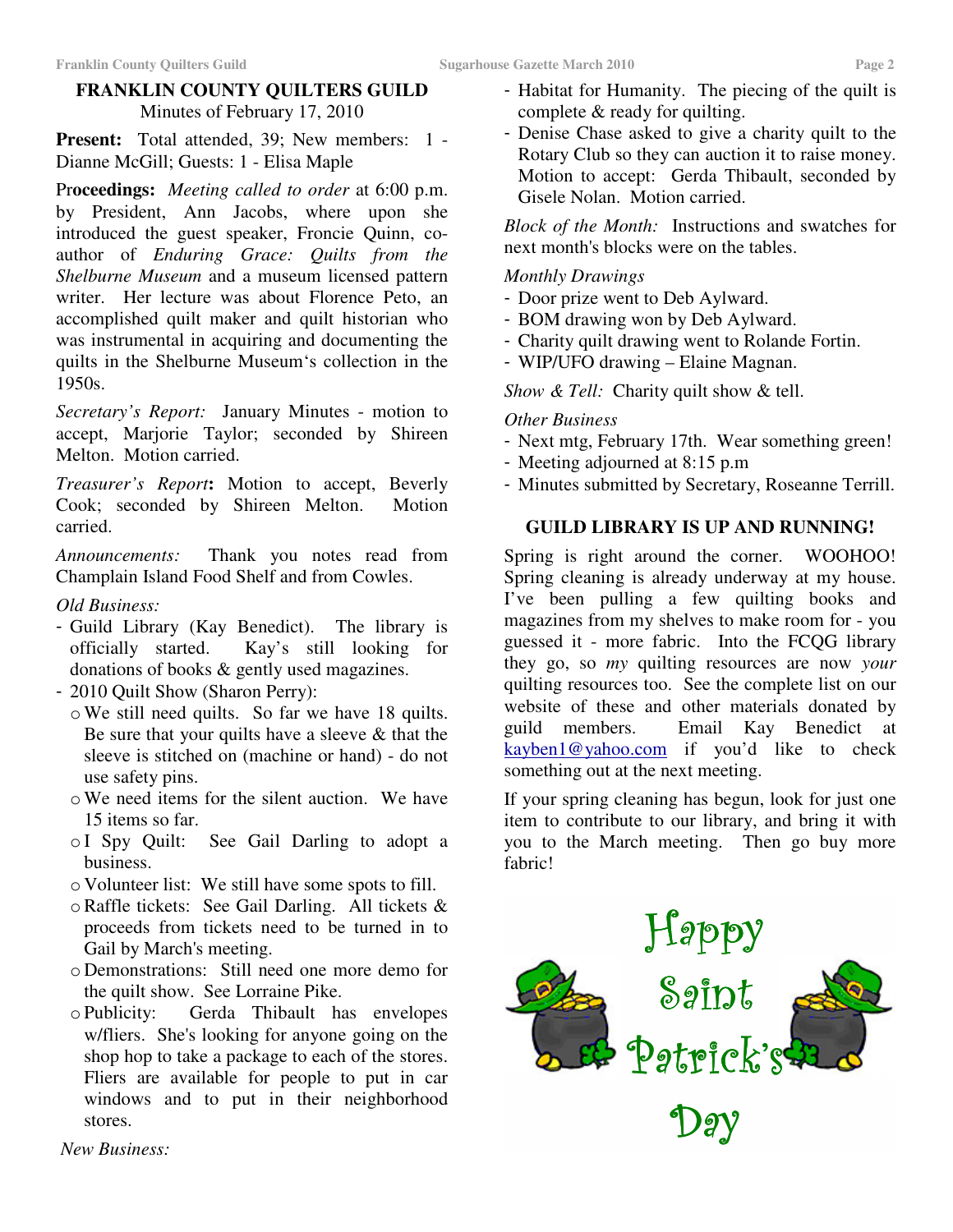# **FESTIVAL OF QUILTS IN RUTLAND**

The Maple Leaf Quilters Guild (MLQ) will hold their 25th Festival of Quilts on Saturday and Sunday, March  $27<sup>th</sup>$  and  $28<sup>th</sup>$  at the College of St. Joseph in Rutland, VT. In celebration of the silver anniversary show, there will be a display of viewers' choice quilts from earlier shows, along with guild memorabilia.

Over 100 quilts, including traditional, contemporary, pieced, and appliquéd, will be on exhibit. Guild member Paulette Martel of Cavendish, VT is the Featured Guild member, showing her used of mixed media techniques as a quilter.

Jane Masenas of Essex Junction, VT, is the Invitational Quilter. She creates unique crazy quilts, both traditional and contemporary, in sizes from miniatures to larger wall hangings. She will be showing her newest quilt, "A Busy Garden," for the first time at a public event.

Embellishing with meticulous embroidery, beads and buttons, Masenas considers her crazy quilts to be a "green art." She finds treasures and inspiration for her quilts at antique stores, flea markets, and yard sales. From old men's ties to vintage black beadwork panels, she "rescues" important pieces of someone else's past that otherwise might be lost. Gallery talks by Masenas are scheduled on both Saturday and Sunday.

The antique quilt show, coordinated by Maxine Garfinkel of Rutland, will be scrap quilts and vintage butterfly quilts. Over 25 quilts are on loan from guild members and friends of the guild.

On display will be the guild's 2010 Butterfly Fundraiser Quilt. Member Sue Ianni of West Rutland recently inherited approximately 1800 vintage butterfly appliqué pieces that had been carefully cut out many years ago by her mother and great aunt. Ianni offered a number of these butterflies to be used for the Fundraiser Quilt. Members assembled the butterfly quilt, which is professionally quilted by fellow member Janet Block of Rutland.

New this year is a Consignment Boutique where show attendees will find a variety of treasures. Potential items include antique quilts and quilt tops, vintage fabrics, contemporary fabrics, and new items created by the MLQ quilters.

Show highlights also include vendors, tea room, and a ticket auction of gift-filled baskets. There will be ongoing demonstrations by vendors and guild members. Guild volunteers will be on the exhibit floor to answer questions.

The Festival of Quilts is open from 9am to 5pm on Saturday and 10am to 4pm on Sunday and is handicapped accessible. There is an admission charge of \$6.00. The Festival of Quilts is also a Vermont Maple Open House Weekend Hospitality Partner

For additional information call 802-273-3064, email mlqshow2010@yahoo.com or visit the MLQ website at www.mapleleafquilters.org.

**QUILTS OF VALOR**

# **VERMONT CHAPTER**

Please join us for a QOV QUILT-A-THON! Bring your QOV project, or anything you may need/want to work on, UFOs, or just stop by and say hi!

**WHEN:** 1st Saturday of EVERY month from 9:00 am—2:00 pm **WHERE:** Forever Bloom Quilt Shop & More 71 North Main Street St. Albans, VT 05478 **CONTACTS:** Roseanne Terrill, 802-524-7603 Gail Darling, 802-827-3159

### **QUILT SHOW COUNTDOWN CONTINUES 31 DAYS TO GO….**

The Quilt Show Committee met again on March 8<sup>th</sup> to continue planning for the  $12<sup>th</sup>$  annual quilt show on April 10<sup>th</sup> & 11<sup>th</sup>, the second weekend in April. Although there are only 31 days left until the show, there's still much to do. Read how you can help out this year. As the saying goes, "Many hands make light work!"

> *QUILTS! QUILTS! QUILTS! IT'S ALL ABOUT THE QUILTS!!!*

WE **STILL NEED QUILTS!!!** As of March 8<sup>th</sup>, Shireen had received 62 quilt registrations. We still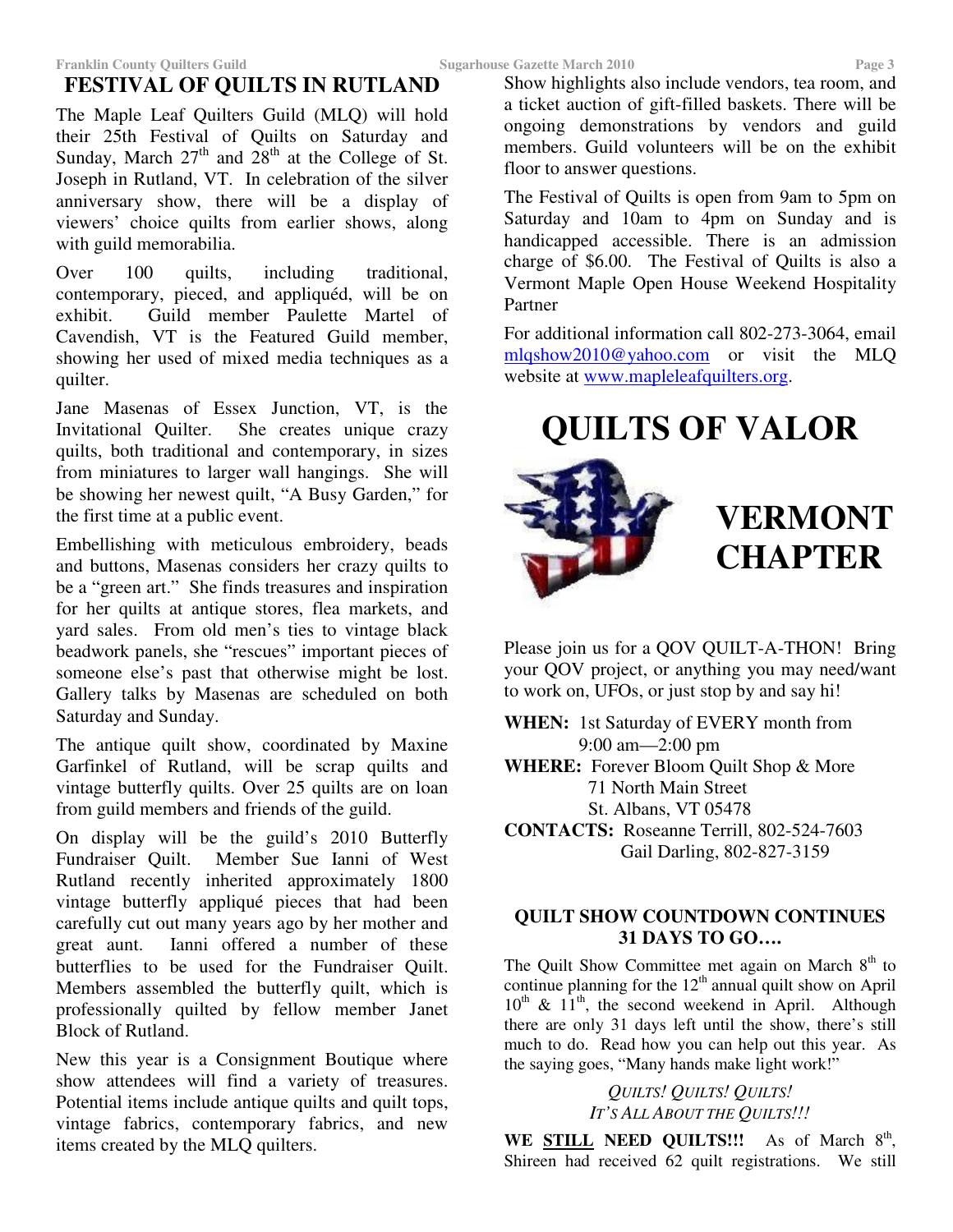need about 40 more quilts to fill City Hall with color. So if you've already entered a quilt in the show and have more completed at home, please consider entering another quilt of any size. The registration deadline has been extended to the evening of the guild meeting on March 17th.

**SHIREEN ALSO NEEDS HELP FINISHING MORE BLACK DRAPES.** One of the lessons learned from last year is that we needed more black drapes. Shireen has purchased more material, but is looking for someone to hem and make a sleeve at the top of each panel before the show. If you can help with this small task, please let call Shireen at 524-2407 or email quiltsanity@yahoo.com

#### *"I SPY QUILTS ON MAIN STREET?"*

Gail Darling is still looking for more members to adopt a business or two. This is a very easy way for members to help with the quilt show. All you will need to do is deliver a quilt(s) to your business, along with a poster, and return after the show to pick up your quilt(s). It really is that easy!

#### *DONATIONS NEEDED FOR SILENT AUCTION*

Nancy Orcutt and Peg Burbank, the Silent Auction coordinators, still need about 10-15 more items to have a good selection for show attendees to bid on. Nancy and Peg need any donations by the March meeting so they have time to take pictures and prepare the necessary paperwork for all the items.

#### *BASKET OF FAT QUARTERS*

Gwen Guyette needs more 100%, good quality cotton fat quarters to fill the FQ basket. If you haven't already donated some FQs, please consider doing so, and give your FQs to Gwen Guyette at the guild meeting.

#### *VOLUNTEERS*

Bonnie Evans is still looking for a few good women to help with the show. She'll be visiting all the tables at the guild meeting to fill the last few spaces. Bring your personal calendars along so you'll know when you'll be able to help out.

#### *QUILT DROP-OFF*

This year, we want all quilts to be dropped off at City Hall no later than 5:30 pm on Friday, April  $9<sup>th</sup>$ . We know some members may find it difficult to travel from work and drop quilts off by 5:30 pm. So we're asking those members to do a little advanced planning and drop their quilts off with Shireen at her home before Friday or arrange to have a friend bring their quilts to City Hall. We ask everyone's help here so we can get all the quilts hung and leave at a reasonable hour before we all have to return early on Saturday morning.

#### *CHARITY QUILT DISPLAY*

Ann Jacobs is organizing the charity quilt display again this year. She asks that the charity quilt coordinators (listed on page 1 of this newsletter) do a short write-up about their charity and the quilts the guild has donated to the organization. These write-ups will be incorporated into the display. For the coordinators, please either email your write-up (preferred method) to quiltsanity@yahoo.com or bring a hard copy to the meeting and give it to Ann Jacobs.

#### *RAFFLE TICKETS*

And finally, don't forget to turn in your raffle money and stubs to Gail Darling. By doing so, you'll save Gail Darling some time, and she won't have to "bug" anyone with a phone call. **WE MUST ACCOUNT FOR ALL THE RAFFLE TICKETS AND MONEY BEFORE THE QUILT SHOW!!!**

#### **ATTACHING A SLEEVE TO YOUR QUILT By Serena Smith**

*Editor's Note: Since we talked a long time at the February meeting about quilt sleeves for the quilt show, we decided to include a short article about sleeves and some websites which provide good pictorial references for making and attaching a sleeve.*

What is a quilt sleeve? A quilt sleeve is a piece of fabric stitched on the back of the quilt near the top edge. This tube of fabric is made so a dowel rod can be inserted for the purpose of hanging your quilt or wall hanging. A quilt sleeve, constructed and attached properly as a tube, will also provide protection for your quilt when it is hung.

Quilt shows will require you to stitch a sleeve on the back of your entry. Most of the time, quilt shows will give you dimensions for creating a quilt sleeve according to their requirements. If they don't, you will need to create your own. Even if you are not entering your project in a quilt show, it is still a good idea to attach a sleeve if you will be hanging it in your home.

*The following links provide visual references for the proper construction of a quilt sleeve and how to attach it properly to the back of your quilt. If you've never made a quilt sleeve OR have only used a single layer of fabric, you may want to check out some of the links before making your next quilt sleeve:*

http://quilting.about.com/od/decoratingwithquilts/ss/quilt\_sleeve.htm

http://www.scvqaquiltshow.org/forms/2009QuiltSleeve.pdf

http://www.empirequilters.net/pdf/sleeve01.pdf

http://www.countrycrossroadsquilters.com/quilt\_sleeve\_instructions. pdf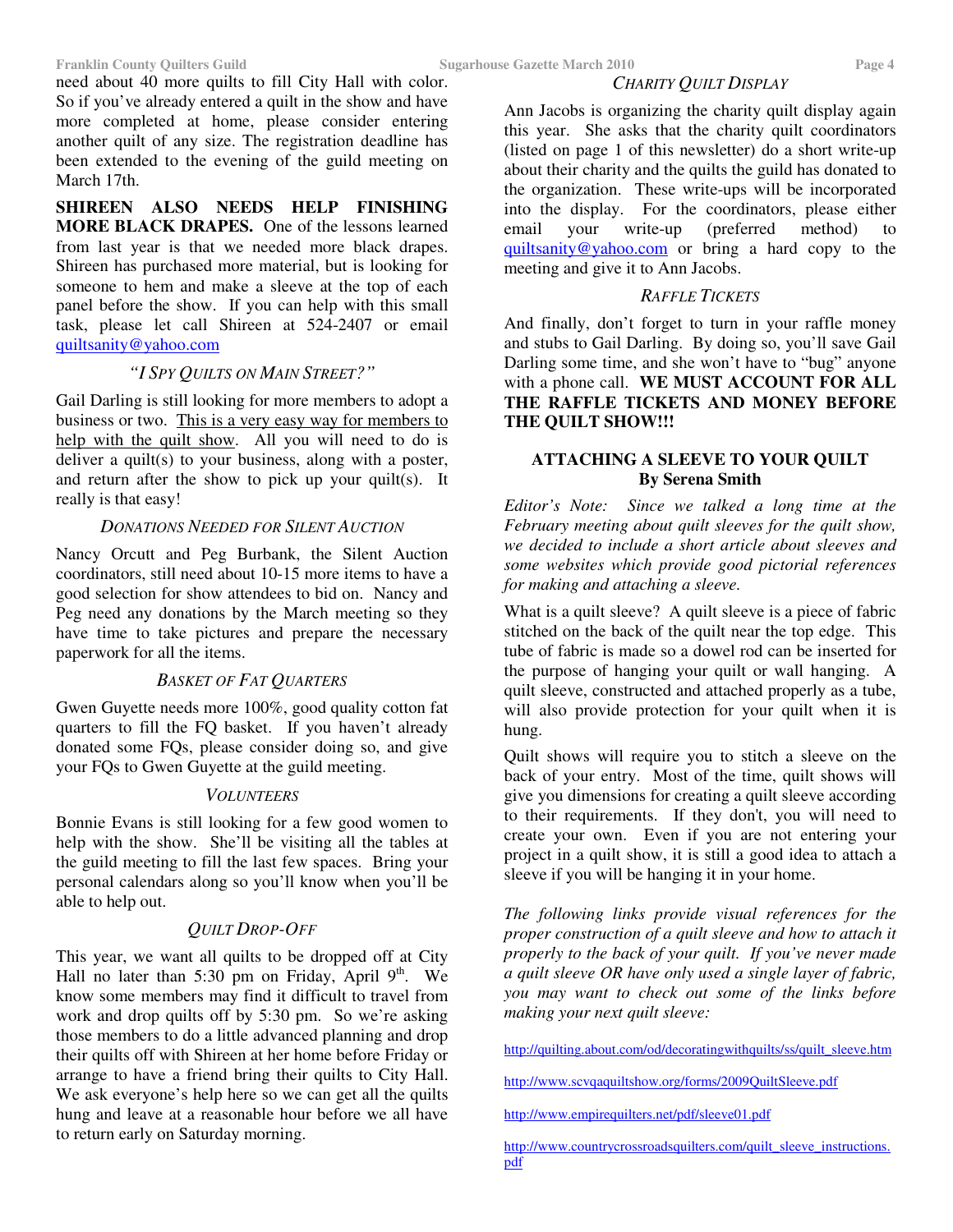# FRANKLIN COUNTY QUILTERS GUILD 12<sup>th</sup> Annual Quilt Show St. Albans City Hall

April 10<sup>th</sup> & 11<sup>th</sup>, 2010

The Franklin County Quilters Guild is holding its  $12^{\text{th}}$  Annual Quilt Show, April  $10^{\text{th}}$  &  $11^{\text{th}}$ , 2010, at the City Hall in St. Albans, Vermont.

Registration deadline is Monday, March 8<sup>th</sup>, 2010. Please complete the enclosed form, which should be signed, dated and returned to the Quilt Registration Chair as indicated on the registration form. Please submit a photograph of each of your quilts with your entry forms. (This is for planning purposes and can be of the finished quilt, just the top, or even a layout of the top before completion.) Upon registration, you will be provided with a registration number for each quilt to help with drop off.

Bring your pre-registered quilts to the St. Albans City Hall on Friday, April 9<sup>th</sup>, between the hours of 3:00 p.m. and 5:30 p.m. Please bring each quilt in a clear plastic bag and bring your quilt registration number(s) with you when you come to drop off your quilts. Your quilts will be available to pick up at the St. Albans City Hall between 4:00 p.m. and 5:00 p.m. on Sunday, April 11<sup>th</sup> and should be collected no later than 5:00 p.m.

Thank you for your participation in the Quilt Show.

Shireen Melton, Quilt Show Registration & Layout

#### Additional Information:

- This is not a juried show. Anyone who is a member of the quild can enter and display a quilt which they  $\checkmark$ participated in making.
- $\checkmark$  A "Crib or Lap Quilt" is smaller than twin size, and is intended for functional use, A "Bed Quilt" can be between twin size and king size and is intended for functional use. A "Wall Quilt" may be of any size, but is not intended for functional use on a bed. A "Miniature Quilt" utilizes a reduced scale, miniature piecing, or miniature appliqué techniques.
- $\checkmark$  Based on information provided on the registration form and picture, the Quilt Registration Chair reserves the right to place the entry into a more appropriate category.
- $\checkmark$  Sources of design section should reference any books, patterns or kits you used, or classes taken (give credit to the designer). Feel free to provide additional information about your quilt, its recipient, its story, that can be used for narrative in the video.
- $\checkmark$  Your entry does not have to be rectangular, but does need to have a means by which to hang it for display from a straight metal rod. If you are submitting a quilt that has anything other than a straight top edge and a sleeve for hanging, you must provide another means to display that quilt so that it will hang.
- $\checkmark$  Please look over your entries closely before dropping them off for display. Please check carefully for stray needles and pins. Also watch for loose or hanging threads, animal fur, and stains, as these can detract from the beauty of your work.
- $\checkmark$  Temporary hanging sleeves look and work best and help avoid damage to the quilt when they are basted on, rather than pinned.
- $\checkmark$  You may offer a displayed quilt for sale, however the purchaser may not remove it from the show until the show has ended.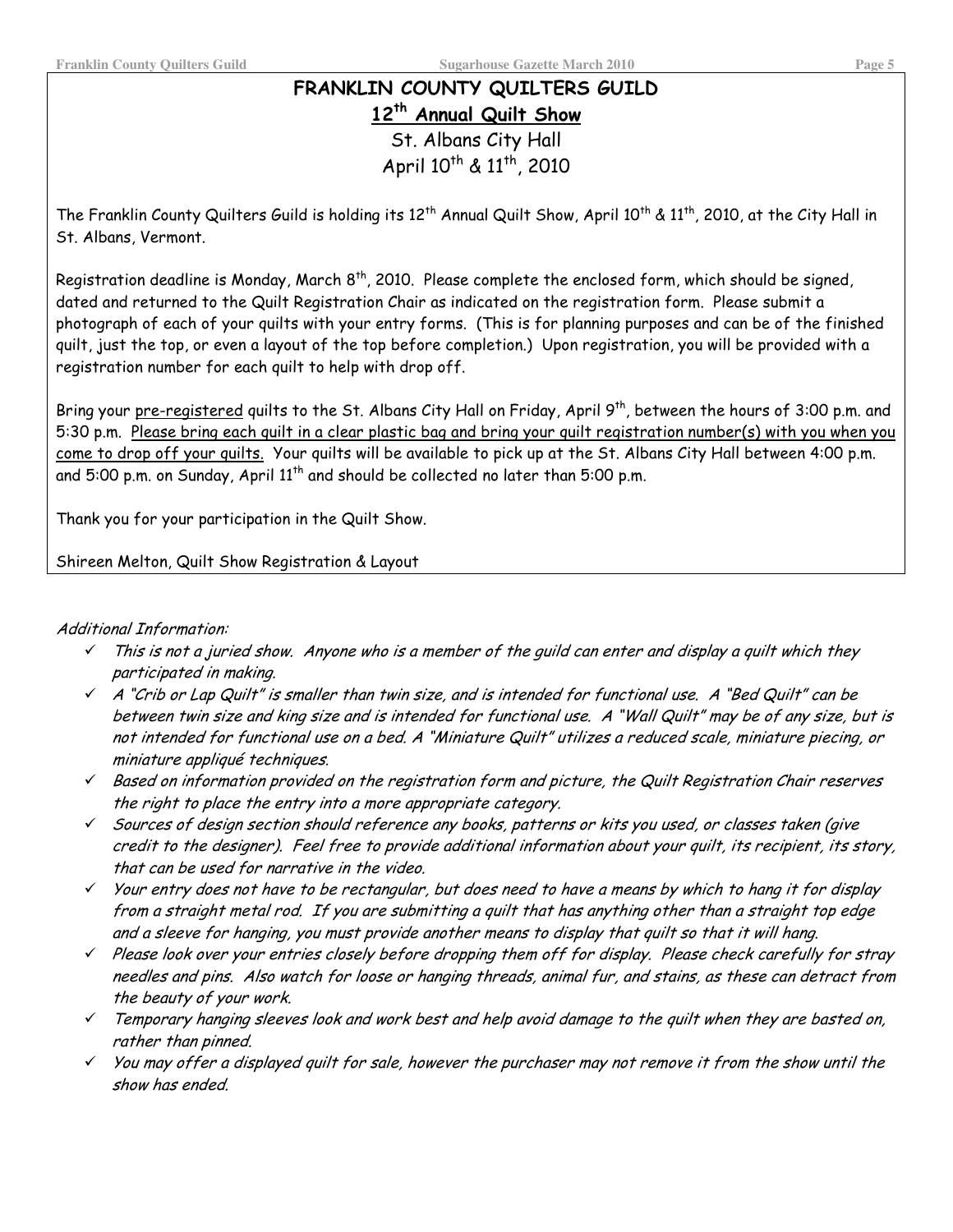# 12<sup>th</sup> Annual Quilt Show Franklin County Quilters Guild **Quilt Registration Form**

(Registration Deadline: EXTENDED TO Wednesday, March 17th, 2010)

| Category: (Check one only)                                                                                                                                                         |                                                |
|------------------------------------------------------------------------------------------------------------------------------------------------------------------------------------|------------------------------------------------|
| (C) Crib or Lap Quilt (B) Bed Quilt (W) Wall Quilt                                                                                                                                 | (M) Miniature                                  |
| Hanging dimensions of entry in inches: ___________(width) by _________(length)                                                                                                     |                                                |
| **Note: Lap, Bed and Wall Quilts must have a 5" sleeve for hanging. Miniatures less than 20" wide may omit a hanging<br>sleeve.                                                    |                                                |
| Check all that apply:                                                                                                                                                              |                                                |
| Hand pieced<br>______ Machine pieced<br>appliquéd                                                                                                                                  | Hand appliquéd<br>Machine                      |
| Hand quilted                                                                                                                                                                       | Machine quilted Professionally machine quilted |
|                                                                                                                                                                                    |                                                |
|                                                                                                                                                                                    |                                                |
|                                                                                                                                                                                    |                                                |
|                                                                                                                                                                                    |                                                |
| Franklin County Quilters Guild and St. Albans City are not responsible for damage or loss of quilts exhibited. I accept<br>full responsibility for any and all insurance coverage. |                                                |
|                                                                                                                                                                                    |                                                |
| Submit completed form and photo via e-mail to: quiltsanity@yahoo.com or by mail to:                                                                                                |                                                |
| Shireen Melton, Quilt Registration, 6 Stoney Acre Dr., St. Albans VT 05478                                                                                                         |                                                |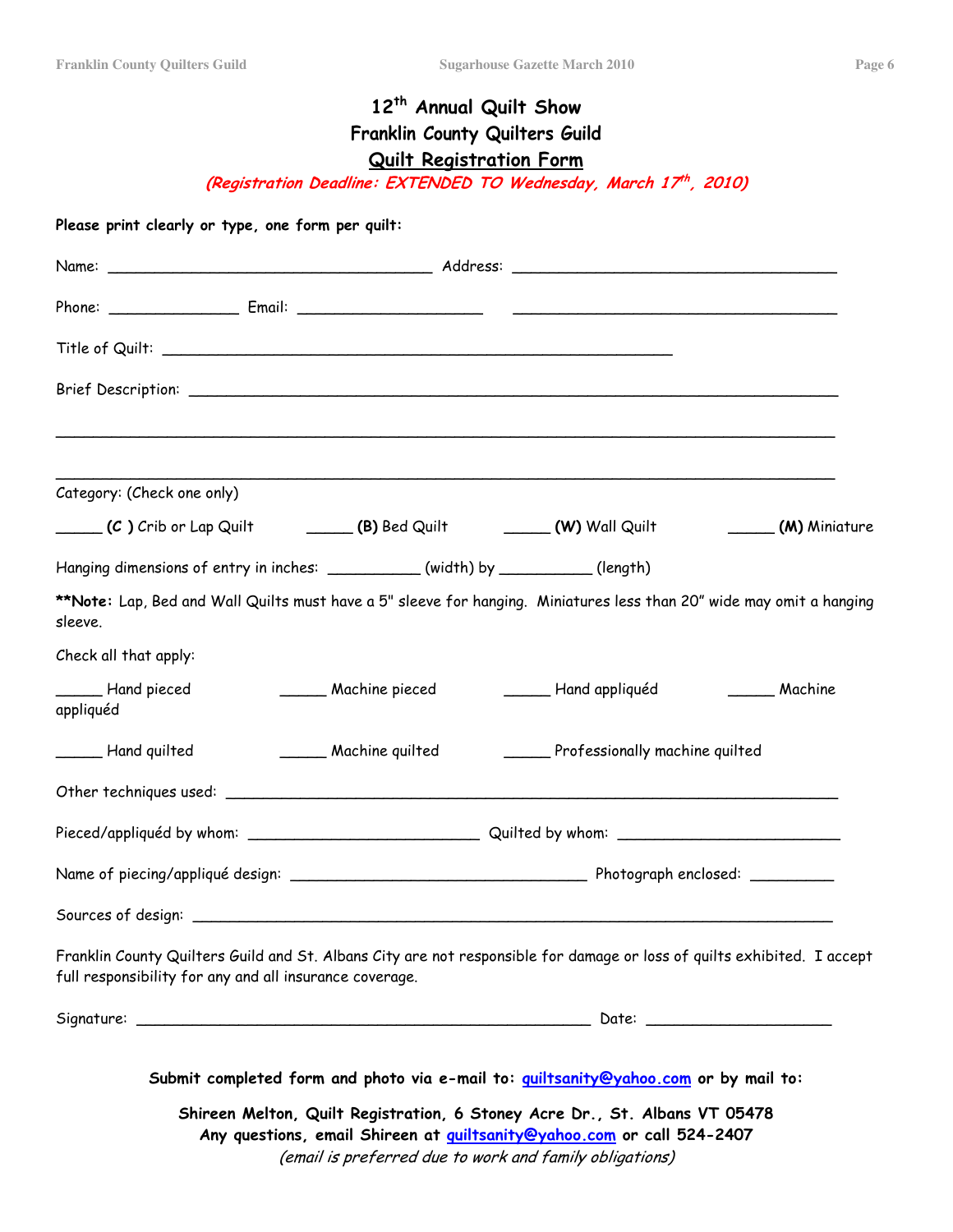### **MARCH 2010 TREASURER'S REPORT**

# **FRANKLIN COUNTY QUILTER'S GUILD Treasurer's Report --- March 17, 2010**

| <b>Opening Balance</b>                                                                                                                                                                                                                                                |       |                                                                              | \$1,171.88 |
|-----------------------------------------------------------------------------------------------------------------------------------------------------------------------------------------------------------------------------------------------------------------------|-------|------------------------------------------------------------------------------|------------|
| <b>Funds collected</b><br><b>Dues</b><br><b>Raffle Tickets</b><br><b>Quilt Show Vendor rent</b>                                                                                                                                                                       |       | \$15.00<br>\$140.00<br>\$150.00                                              |            |
| Total                                                                                                                                                                                                                                                                 |       | \$305.00                                                                     |            |
|                                                                                                                                                                                                                                                                       | Total |                                                                              | \$1,476.88 |
| Funds paid out<br>Church of the Rock, Mar rent<br>Gerald Perry, Room set-up for Mar<br>Hoopla, Froncie Quinn lecture<br>Gerda Thibault, Quilt Show printing & City of St. A agreement<br>Ann Jacobs, Meeting copies<br>Lorraine Pike, Quilt Show door prizes<br>Total |       | \$35.00<br>\$25.00<br>\$328.00<br>\$235.43<br>\$15.60<br>\$39.89<br>\$678.92 |            |
| <b>Grand Total</b>                                                                                                                                                                                                                                                    |       |                                                                              | \$797.96   |
| 2010 YTD Collections: \$320.00                                                                                                                                                                                                                                        |       |                                                                              |            |
| Respectfully submitted,                                                                                                                                                                                                                                               |       |                                                                              |            |
| Deborah L. Dusablon, Treasurer<br>03/17/10                                                                                                                                                                                                                            |       |                                                                              |            |

**\*\*\*\*\*\*National Quilting Day 2010 is Saturday, March 20 th . Plan to spend some time quilting\*\*\*\*\*\* \*\*\*\*\*\*\*\*\*\*\*\*\*\*\*\*\*\*with friends or shopping at your favorite, local quilt store.\*\*\*\*\*\*\*\*\*\*\*\*\*\*\*\*\*\*\***